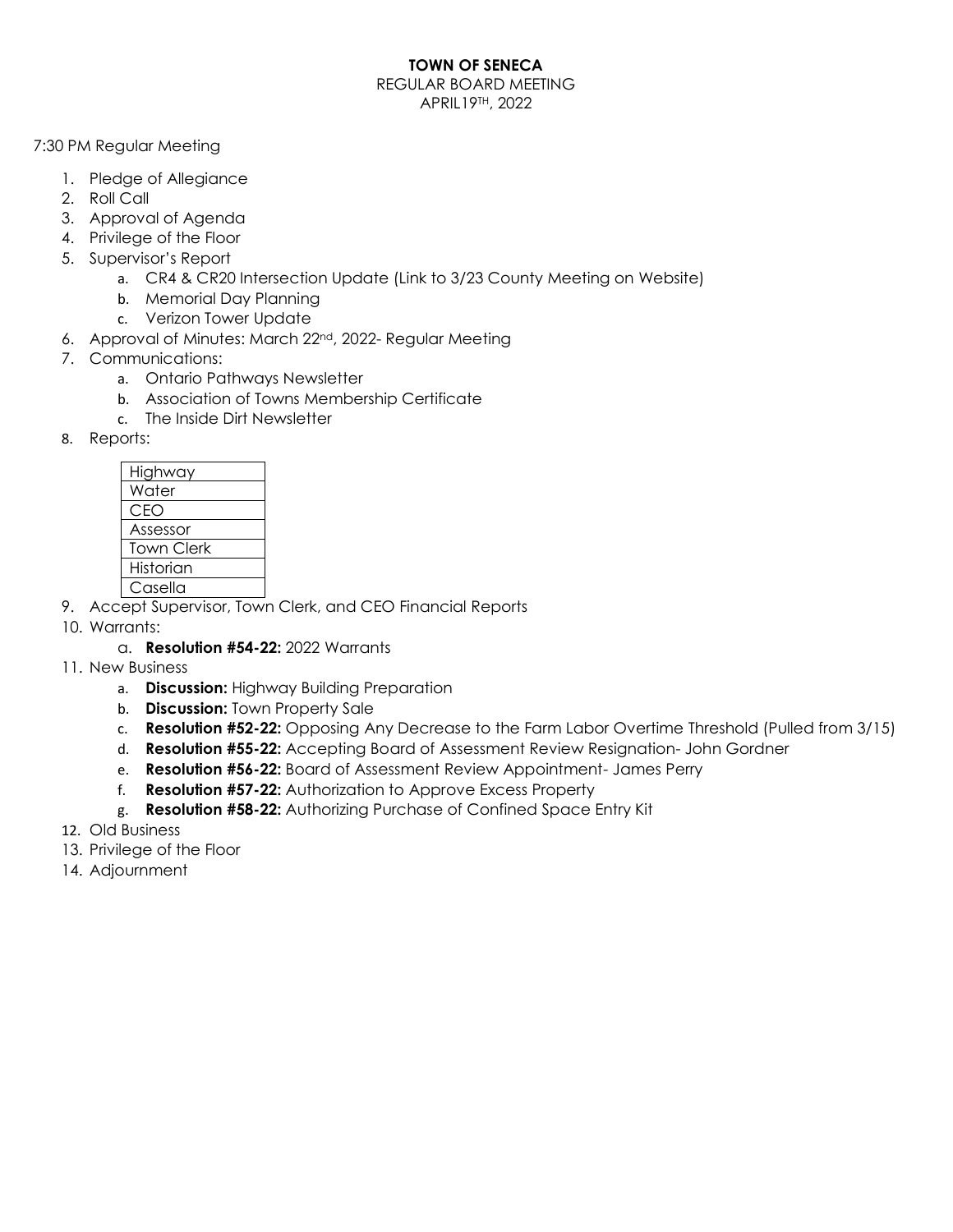# **Resolution # 54-22**

# Authorization to Pay the 2022 Audited Vouchers

| <b>Claim Category</b>       | <b>Claim Numbers</b> | <b>Claim Amount</b> |
|-----------------------------|----------------------|---------------------|
| <b>GENERAL</b>              |                      |                     |
| <b>HIGHWAY</b>              |                      |                     |
| <b>WATER</b>                |                      |                     |
| <b>SEWER</b>                |                      |                     |
| <b>HALL</b>                 |                      |                     |
| STANLEY                     |                      |                     |
| SENECA CASTLE               |                      |                     |
| <b>TRUST &amp; AGENCY</b>   |                      |                     |
| <b>WATER CAPITAL SYSTEM</b> |                      |                     |

|  | Ayes   Nays   Abst.   Absent   Motion   Second |  |
|--|------------------------------------------------|--|
|  |                                                |  |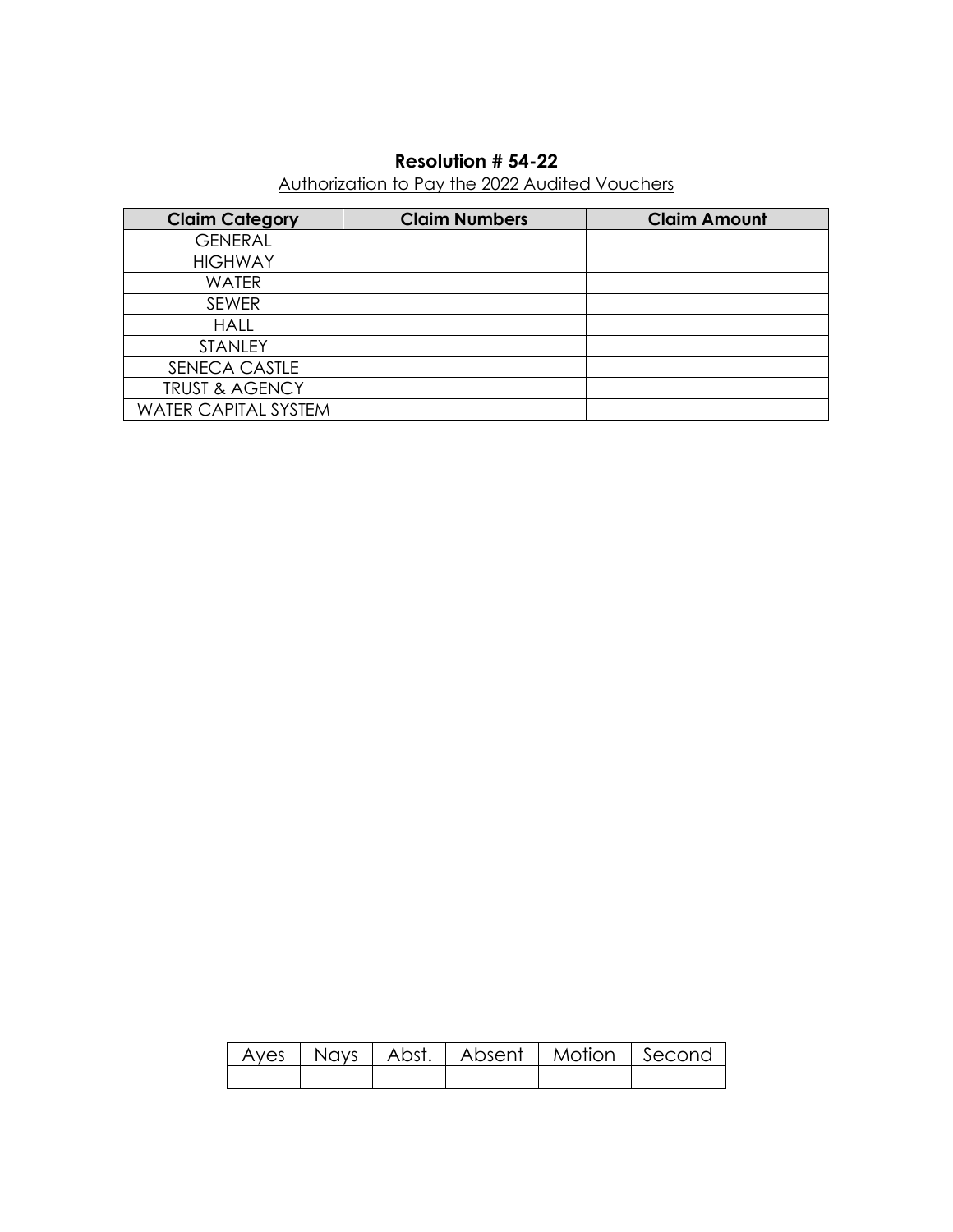#### **Resolution #52-22**

Reappointment to Ontario County Four Season Local Development Corporation *(Pulled from March Meeting)*

**WHEREAS** Agriculture is New York State's largest industry; and

**WHEREAS** There are 33,400 farms in NYS and 6,900,000 acres of operated farmland; and

**WHEREAS** Farms are critical components of our regional economy and are necessary to ensure supermarkets are stocked with food; and

**WHEREAS** the agricultural industry in New Tork State contributed more than \$5.4 billion in agricultural economy sales to the New York economy each year; and

**WHEREAS** The Farm Laborers Wage Board has proposed to decrease the farm labor overtime threshold from 60 to 40 hours; and

**WHEREAS** from the outset of the COVID-19 Pandemic, farmers have stepped up and ensured their operations continued and were responsible for donating thousands of pounds of food to local food banks at a time of significant need; and

**WHEREAS** Western New York Farmers face a tremendous number of challenges outside of their control including changes in consumer demand leading to price change, obtaining labor, climate change, land management policies, foreign market competition, livestock, and crop disease; and

**WHEREAS** in addition to the practical issues related to growing and selling food products, New York farmers have to contend with wavering levels of government regulations including changes in wages and overtime thresholds; and

**WHEREAS** One of the more pressing issues for the farming community has been mandated overtime requirements since the 25019 Farm Laborers Fair Practice Act, currently gives farmworkers a right to overtime after sixty (60) hours work each week; and

**WHEREAS** Western New York farmers are reliant on migratory work forces during the short growing season here in Western New York as workers are here for only a few months in the spring and summer ad they have only so many hours each year to get the work done; and

**WHEREAS** the act does not prohibit the Farm Laborers Wage Board from arbitrary decreasing the overtime threshold again hereby increasing costs to local farms; and

**WHEREAS** decreasing the overtime threshold will negatively impact the farming community by increasing costs to farmers, who are already operating under very tight margins and will potentially cut into work opportunities for migrant workers; and

**WHEREAS** cutting budgeted support levels and drastically increasing costs through government interference should be avoided whenever possible; and

**WHEREAS** NYS Assembly Deputy Minority Leader Steve Hawley has voiced concern through letters written to Governor Kathy Hochul and NYS Labor Commissioner dated January 31, 2022; and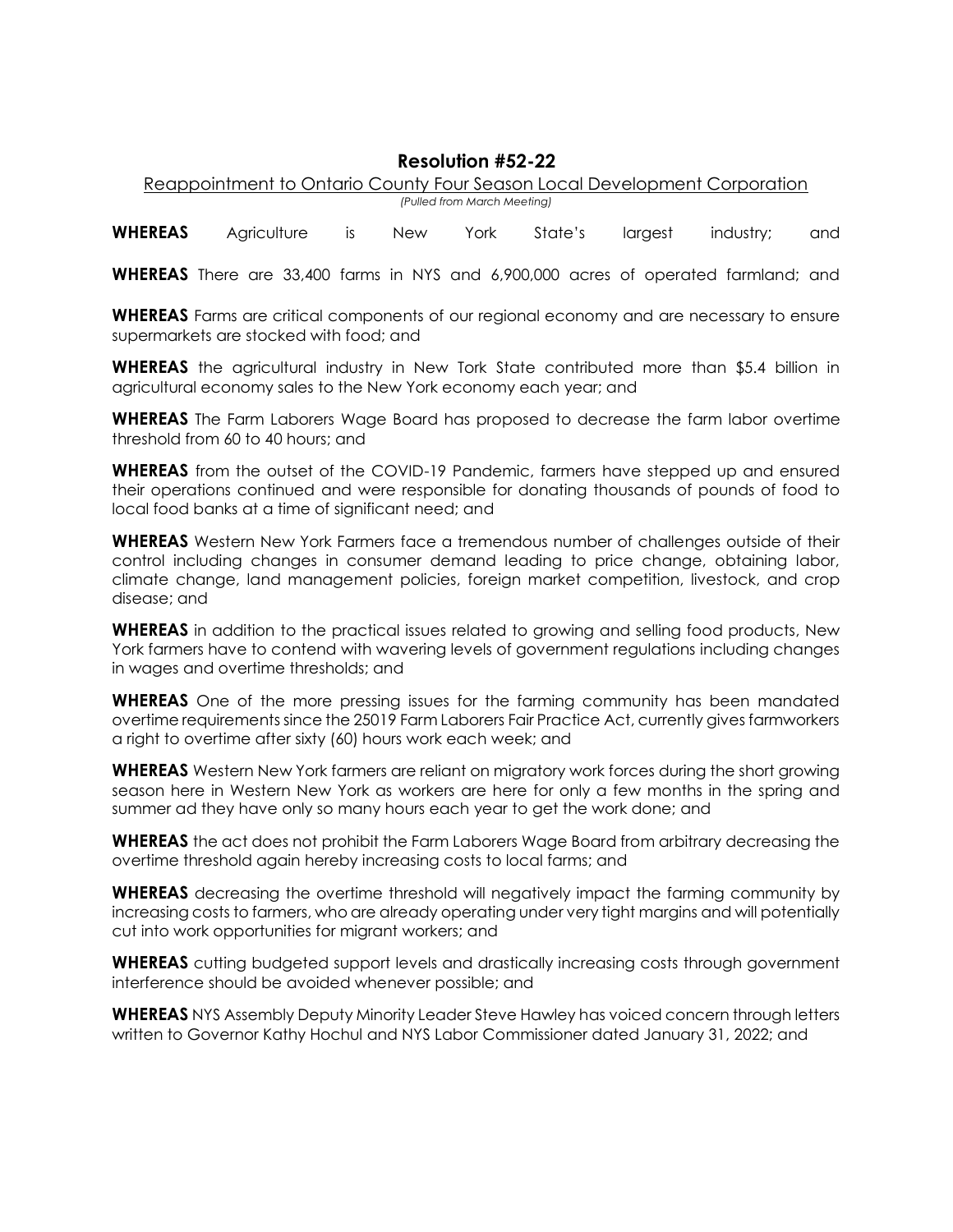**WHEREAS** most of the testimony provided in the hearing process requested "No Change" to the overtime threshold. This is another example of New York City Interests ignoring the "other New York" and its robust economy; and

**WHEREAS** The Planning and Environmental Quality Committee has reviewed this resolution and recommended its adoption; now, there, be it

**RESOLVED** This board urges the support of the farmers and migrant workers who do not want their hours reduced and urges utilizing all budgeted funding for the promotion of New York State farming products, provide critical applied research, ensure access to markets, educate the public and connect them to their food and other programs designed to benefit local farmers; and further

**RESOLVED** This board urges opposing any decrease to the 60-hour farm worker overtime threshold proposed by the Farm Laborers Wage Board; and further

**RESOLVED** that certified copies of this resolution ne sent by the Clerk of this board to Governor Kathy Hochul, Senator Majority Leaser Stewart-Cousins, NYS Assembly Speaker Heastie, Assemblyman Hawley, Senator Rath, NYS Labor Commissioner, NYS Agriculture and Markets Commissioner, NYS Farm Bureau, Assemblyman Jeff Gallahan, Senator Pamela Helming, Senator Samra Brouk, and the Ontario County Farm Bureau

|  | Ayes   Nays   Abst.   Absent   Motion   Second |  |
|--|------------------------------------------------|--|
|  |                                                |  |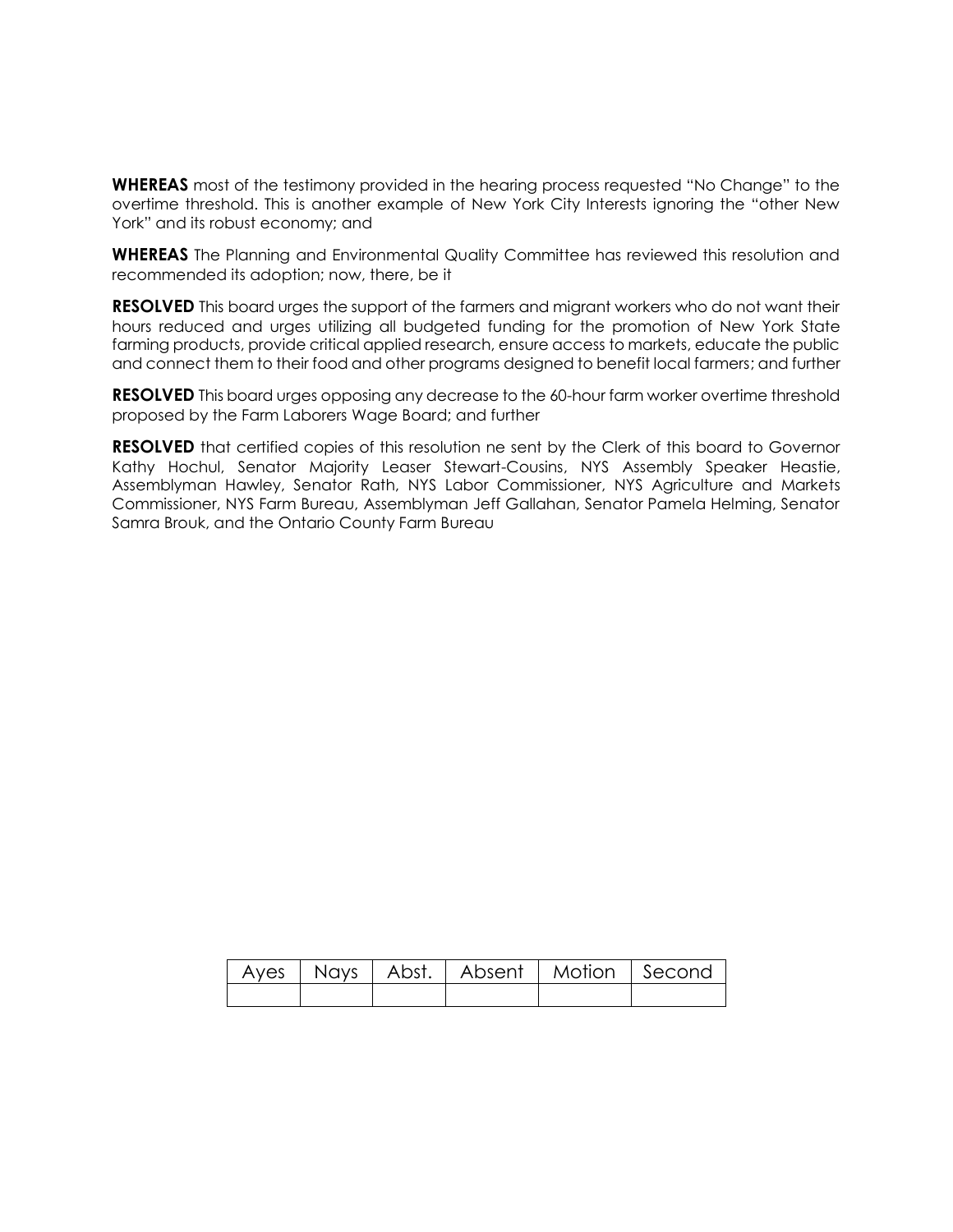## **Resolution # 55-22**

#### Accepting Board of Assessment Review Resignation- John Gordner

**WHEREAS** the Town of Seneca has recently received a resignation from the Board of Assessment Review Member, John Gordner; and

**WHEREAS** Mr. Gordner's Resignation was effective on April 12, 2022; and

**WHEREAS** Mr. Gordner was appointed to the Board of Assessment Review by the Seneca Town Board on October 1, 2015; and

**WHEREAS** Mr. Gordner has contributed Significantly to the Board of Assessment Review through his sharing of thoughts and insights, as well as his willingness to assist when needed; and **NOW THEREFORE BE IT RESOLVED** The Town Board of the Town of Seneca hereby accepts the resignation of Mr. John Gordner, extending sincere gratitude for his service to this community.

|  |  | Ayes   Nays   Abst.   Absent   Motion   Second |
|--|--|------------------------------------------------|
|  |  |                                                |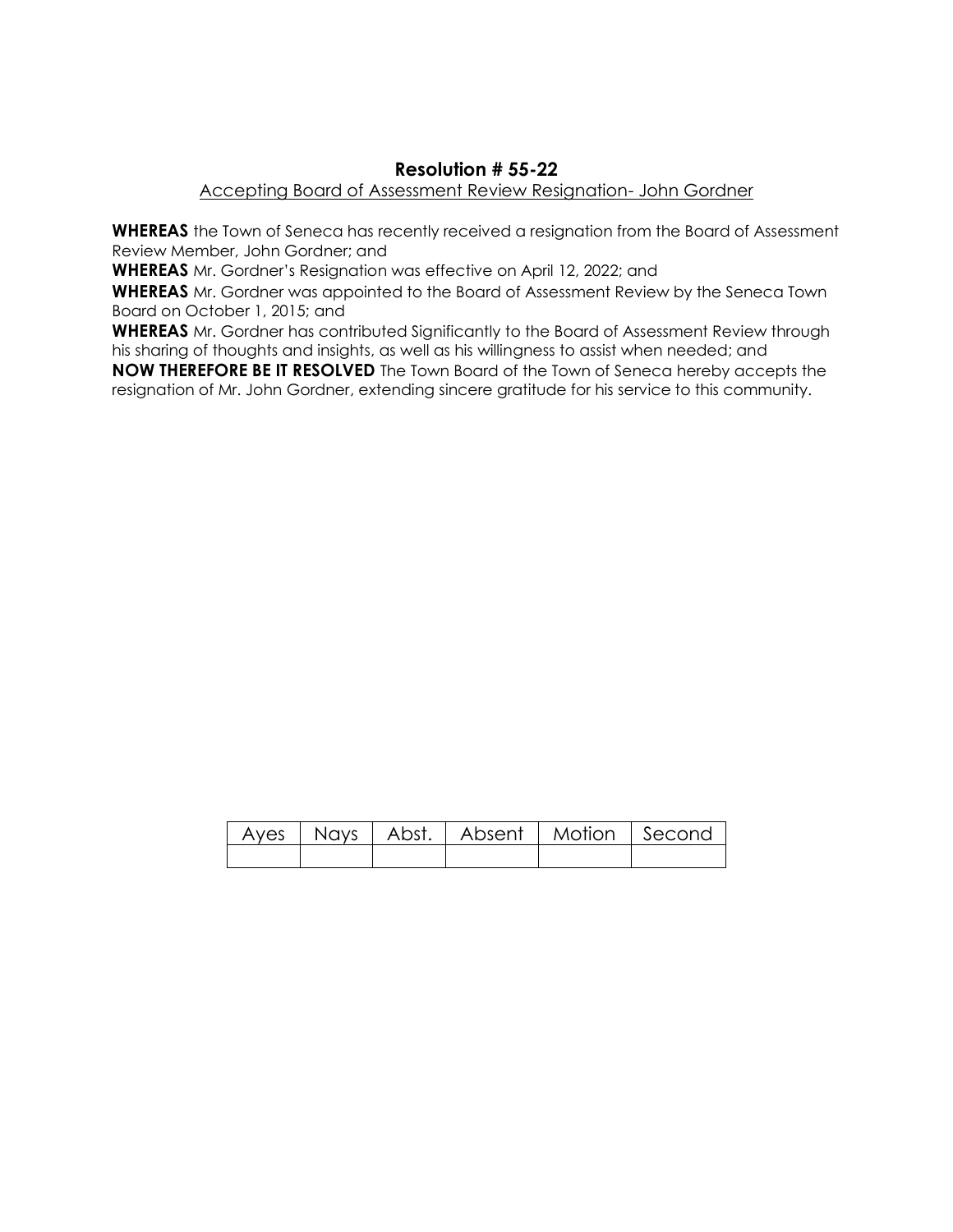## **Resolution # 56-22** Appointment to Board of Assessment Review

**BE IT RESOLVED** the Town Board of the Town of Seneca hereby appoints Mr. James Perry to the Planning Board effective Immediately for the term expiring on September 30<sup>th</sup>, 2025.

|  |  | Ayes   Nays   Abst.   Absent   Motion   Second |  |
|--|--|------------------------------------------------|--|
|  |  |                                                |  |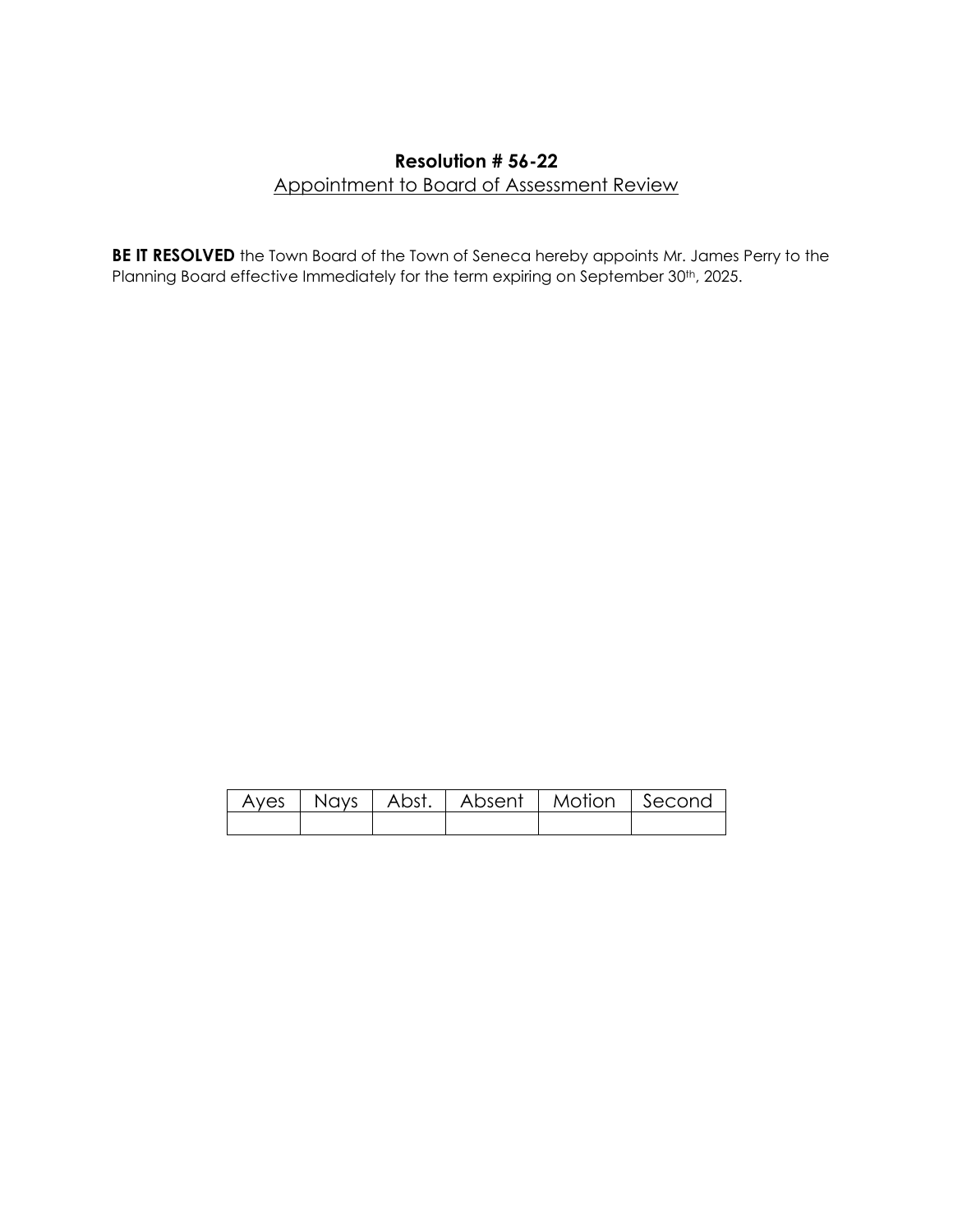## **Resolution # 57-22** Authorization to Approve Excess Property

**WHEREAS** the following property has exhausted its useful life and is no longer necessary to operations:

• Water Department: Gray 2018 Ford F150 4x4 Super Cab, 10 Speed Automatic with tow package and mileage of approximately 52,000

**NOW, THEREFORE BE IT RESOLVED** the above-mentioned items are hereby declared surplus equipment and shall be auctioned, donated, recycled, or junked as is applicable

|  | Ayes   Nays   Abst.   Absent   Motion   Second |  |
|--|------------------------------------------------|--|
|  |                                                |  |